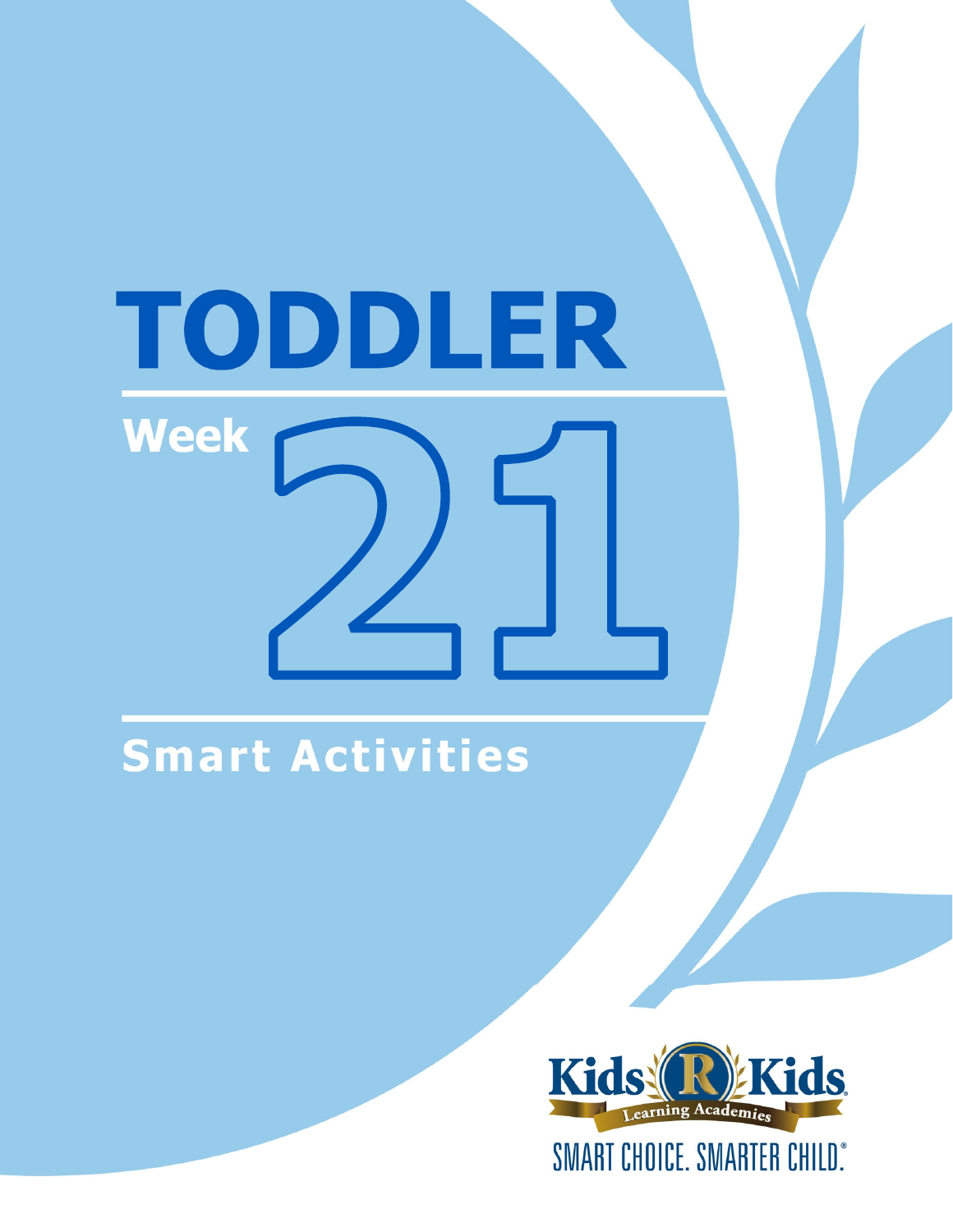# Day 1 **Week 21**

# **My Nose Can Smell**

**Materials:** lotion (gentle for toddler's skin but with a noticeable smell)

### **Instructions:**

- 1. Talk about how your nose is a part of the body that helps you do many things. One of its main uses is to smell.
- 2. Put a small amount of lotion on your toddler's arm and massage it gently.
- 3. Then, inhale through your nose close to the lotion. Encourage your child to do the same.
- 4. Describe what you are doing and the fragrance(s) that you smell.



# **I Can Touch My Nose**

**Preparation:** This is a simple game to build body awareness, listening skills, and coordinating movements with words.

# **Instructions:**

1. Sing this simple song while touching your nose and your toddler's nose:

> This is the way we touch our nose, Touch our nose, touch our nose, This is the way we touch our nose, so early in the morning!

2. Point to other parts of your body and ask, "Is this my nose?"



# **Biscuit Goes to School**

#### **by Alyssa Satin Capucilli Materials:** internet access, website: https://youtu.be/UaSrV8cj-Y8

**Preparation:** Preview book. **Instructions:** 

- 1. Watch the read aloud story with your child.
- 2. Ask your child related questions, ex: "What does Biscuit say?" "What does Biscuit want to do?"
- 3. Try to find a time to go to the library to check out a good book!



# **Sign Language "No"**

### **Instructions:**

Bring the thumb, index, and middle fingers together combining the "N" and "O" signs.



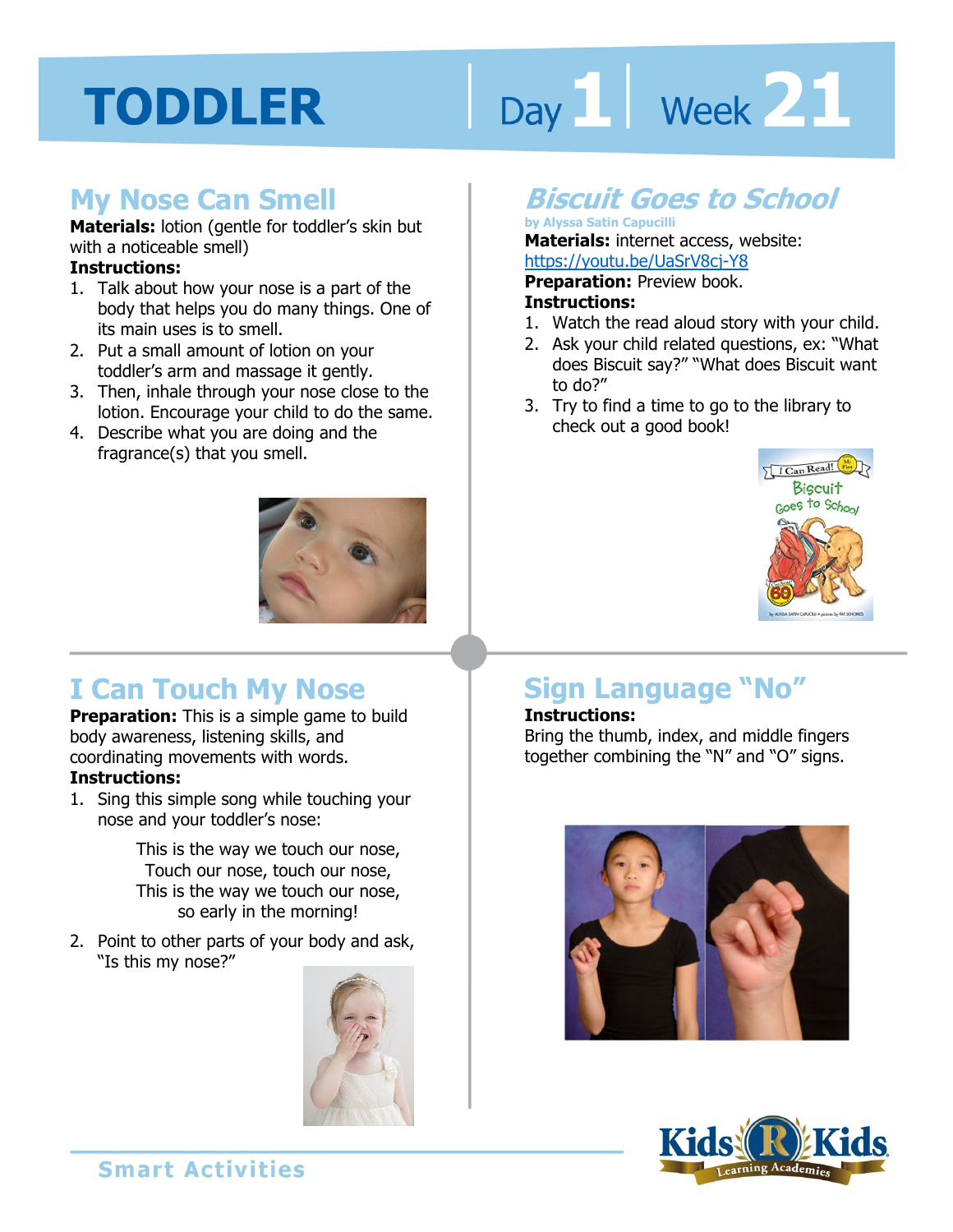# Day 2 | Week 21

# **Freeze Dance**

**Materials:** internet access, website: https://youtu.be/2UcZWXvgMZE **Preparation:** Preview the video. **Instructions:** 

- 1. The Freeze Dance game is a fun way to move around and build important listening skills.
- 2. Play the music and dance. When the music stops show your child how to freeze in place.



# **Hello, Eyes!**

# **Instructions:**

- 1. Isolating eye movements while keeping the head still is helpful for getting ready to read.
- 2. Have your child stretch his/her arms out to the sides.
- 3. Then, have your child turn his/her head left and wave fingers to his/her face. Say, "Hello, Eyes!"
- 4. Repeat to the right.
- 5. Next, try to have your child keep his/her face forward and use only his/her eyes to look towards the left and right.
- 6. Repeat a few times.



# **I Can Draw**

**Materials:** paper, red crayon, items that are red

reu<br>**Preparation:** Arrange the red items into a<br>group.<br>**Instructions:** group.

### **Instructions:**

- 1. Talk about the color red and describe each item that is red.
- 2. Hold up the crayon and describe how it is red.
- 3. What other colors does your child want to draw with?



# **Sign Language "No"**

## **Instructions:**

Bring the thumb, index, and middle fingers together combining the "N" and "O" signs.



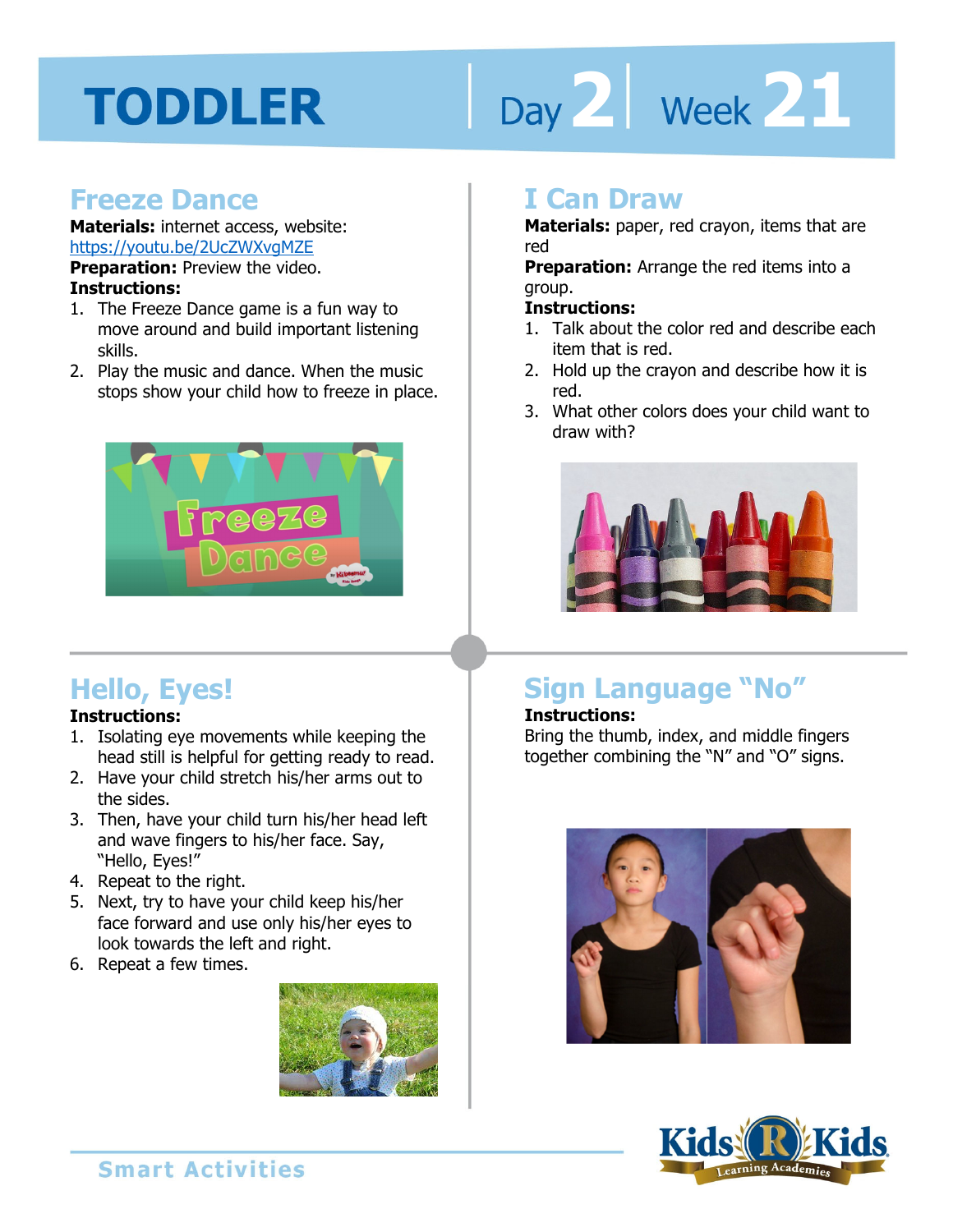# Day 3 | Week 21

# **Head, Shoulders, Knees, & Toes**

**Materials:** internet access, website: https://youtu.be/ZanHgPprl-0 **Preparation:** Preview video.

#### **Instructions:**

- 1. Encourage your child to join you.
- 2. Have him sing along and touch his head, shoulders, knees, and toes. Play it more than once to help him master the various body parts.



# **I Can Blow with My Mouth**

#### **Materials:** bubbles

**Preparation:** Gather materials. **Instructions:** 

- 1. Show your child the bubbles and wand.
- 2. Demonstrate how to blow the bubbles after dipping the wand.
- 3. Have your child try to blow the bubbles and then both of you have fun chasing and popping the bubbles.



# **Eyes, Nose, Fingers, and Toes**

# **by Judy Hindley**

**Materials:** internet access, website:

https://youtu.be/OQkUhijF41I<br>**Preparation:** Preview video.<br>**Instructions:**<br>1 Fncourage your child to join you **Preparation:** Preview video. **Instructions:** 

- 1. Encourage your child to join you.
- 2. Listen to the story together.
- 3. Ask questions, ex: "What do you use your mouth for?" "What about necks, shoulders, back?"



# **Sign Language "No"**

### **Instructions:**

Bring the thumb, index, and middle fingers together combining the "N" and "O" signs.



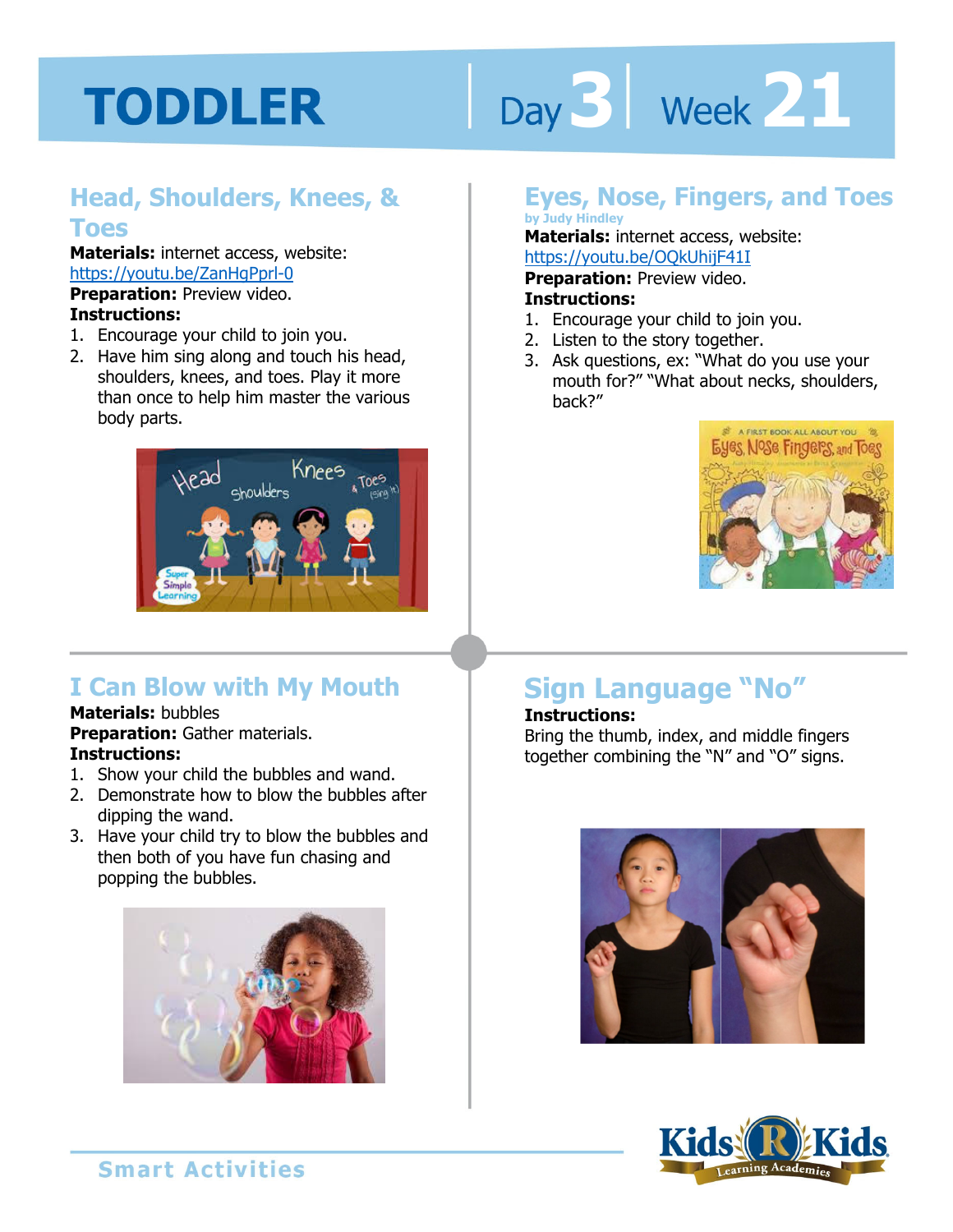# Day 4 **Week 21**

# **My Body**

**Materials:** My Body template, crayons **Preparation:** Print template and gather materials.

#### **Instructions:**

- 1. Have your child point to body parts as you name them, ex: head, eyes, hands, etc.
- 2. Give your child the template and encourage him/her to draw in the body parts.
- 3. Praise your child for his/her efforts.



# **This is My Body**

# **Instructions:**

- 1. This is a simple song to build body awareness, listening skills, and coordinating movements with words.
- 2. Sing this simple song while touching the various body parts:

This is the way I point to my ears, Point to my ears, point to my ears. This is the way I point to my ears, that I use to hear.

3. Continue using various body parts.



# **From Head to Toe**

# **by Eric Carle**

**Materials:** internet access, website: https://youtu.be/liMuGN-NJ6o

**Preparation:** Preview video.

#### **Instructions:**

- 1. Listen to the read aloud story with your child.
- 2. Ask questions related to the story, ex: "I can turn my head. Can you do it?"
- 3. Encourage your child to do the activities.



# **Sign Language "No"**

### **Instructions:**

Bring the thumb, index, and middle fingers together combining the "N" and "O" signs.



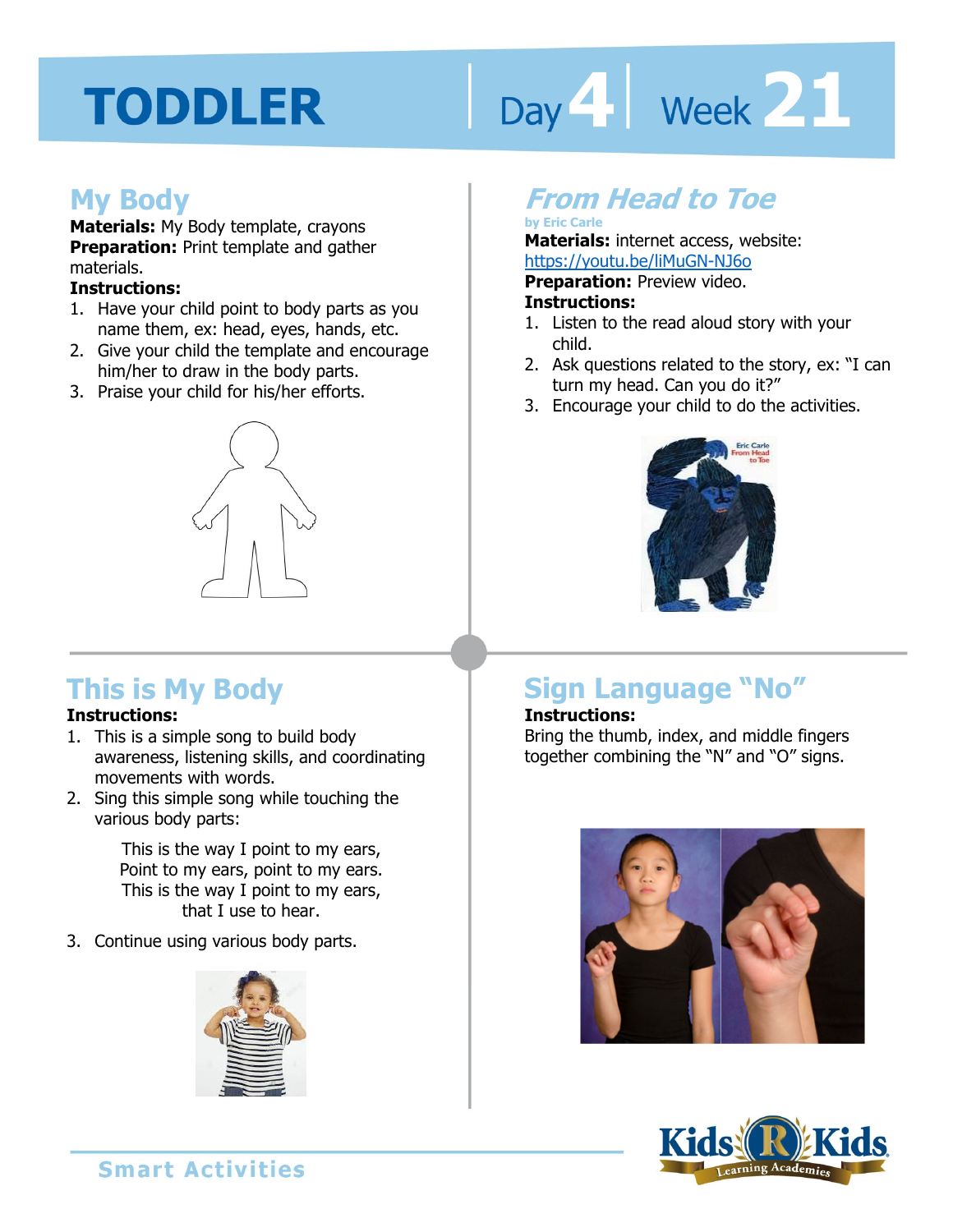# Day 5 | Week 22

# **My Body**

**Materials:** internet access, website: https://youtu.be/Rc\_kIWKLiD8 **Preparation:** Preview video.

## **Instructions:**

- 1. Encourage your child to join you.
- 2. Have him/her watch the video and follow along pointing and singing along with the song.



# **Lola Goes to School**

#### **by Anna McQuinn**

**Materials:** internet access, website:

https://youtu.be/4KdsYnibeL0<br>**Preparation:** Preview video.<br>**Instructions:**<br>1 Listen to the read aloud star with w **Preparation:** Preview video.

#### **Instructions:**

- 1. Listen to the read aloud story with your child.
- 2. Ask questions, ex: "What do you miss about school?" "What do you think you will do when you go back to school?"



# **Pack My Bags**

#### **Materials:** backpack, clothes, crayons **Preparation:** Gather materials. **Instructions:**

- 1. Encourage your child to join you.
- 2. Show him/her the backpack and supplies.
- 3. Encourage your child to pack the backpack up and talk about returning to his/her classroom.



# **Sign Language "No"**

### **Instructions:**

Bring the thumb, index, and middle fingers together combining the "N" and "O" signs.